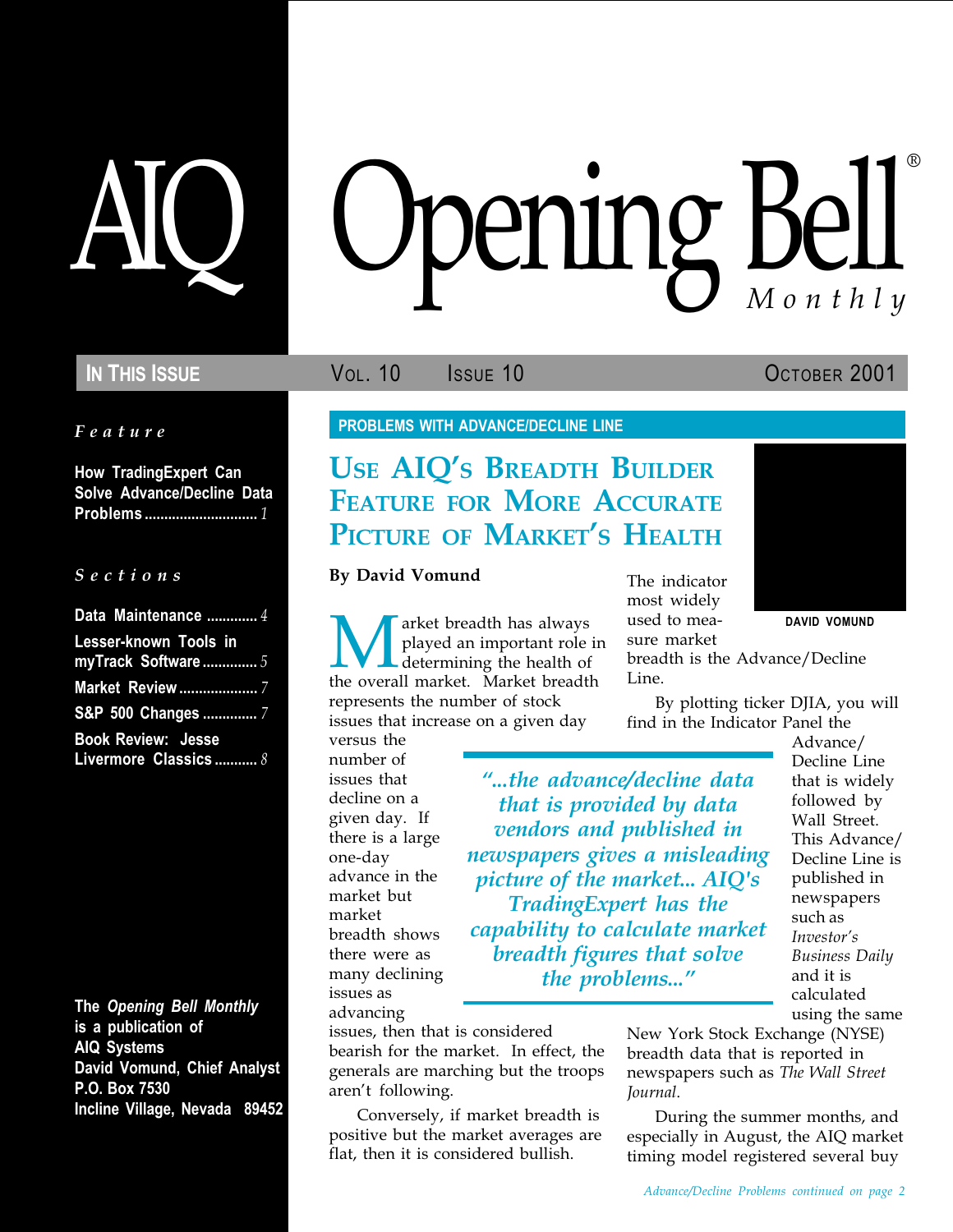# AIQ Opening Bell

#### PROBLEMS WITH ADVANCE/DECLINE LINE continued . . .

positive market breadth. In Figure 1 it is easy to see why many market timing models were bullish. As the market corrected from May through August, the Advance/Decline Line was very strong and was hitting new highs at the end of August. This indicator was showing a huge positive divergence.

In August, the strength in the Advance/Decline Line implied that the market wasn't as bad as the market averages were saying. It implied that the majority of the stocks were actually increasing. The problem, however, is that this was not the case. If you were to browse through a set of industry groups very few, if any, were actually increasing during this time.

Richard Russell (Dow Theory Letters, P.O. Box 1759, La Jolla, CA 92038) wrote an article on why the Advance/Decline Line was giving misleading information. He pointed out "approximately 48% of the NYSE issues are now preferreds, closed-end bond funds, closed-end stock funds, foreign stocks, ADRs, and warrants." Therefore, while the advancing and declining figures

#### PLEASE SEND CORRESPONDENCE TO:

Opening Bell Monthly G.R. Barbor, Editor P.O. Box 7530 Incline Village, NV 89452

AIQ Opening Bell Monthly does not intend to make trading recommendations, nor do we publish, keep or claim any track records. It is designed as a serious tool to aid investors in their trading decisions through the use of AIQ software and an increased familiarity with technical indicators and trading strategies. AIQ reserves the right to use or edit submissions.

For subscription information, phone 1-800-332-2999 or 1-775-831-2999.

© 1992-2001, AIQ Systems



are technically correct, they are misleading because about one-half of the issues represent "irregular" equities.

AIQ's TradingExpert is one of

only a few packages that have the capability to calculate market breadth data. Having the software calculate market breadth figures solves from the S&P 500 stocks. You can see a dramatic difference when you compare this chart to Figure 1. While the Advance/Decline Line in Figure 1 was hitting new highs, the

"It is important to understand that it is not the (Advance/Decline) indicators that are faulty. It's that the data used in calculating the indicators is distorting their readings. Even a Porsche runs lousy on bad gas.

Advance/ Decline Line based on the S&P 500 stocks in Figure 2 moved dramatically lower and was closer to its lows than it was to its highs. The

the problems with the advance/ decline data that is reported from the New York Stock Exchange (NYSE). In our first test, we used TradingExpert to calculate market breadth data based on the 500 stocks that comprise the S&P 500 index. The result is found in Figure 2.

Figure 2 shows the Dow Jones Industrial Average along with the Advance/Decline Line calculated

AIQ-calculated Advance/Decline Line gave a very different, and more accurate, picture of the market's health.

To have TradingExpert calculate market breadth, we use AIQ's Market Breadth Builder feature. To create the Advance/Decline Line based on S&P 500 stocks, go to Data Manager and click Ticker and New. Enter a ticker symbol to represent the new market (we used ticker SPMKT). Click on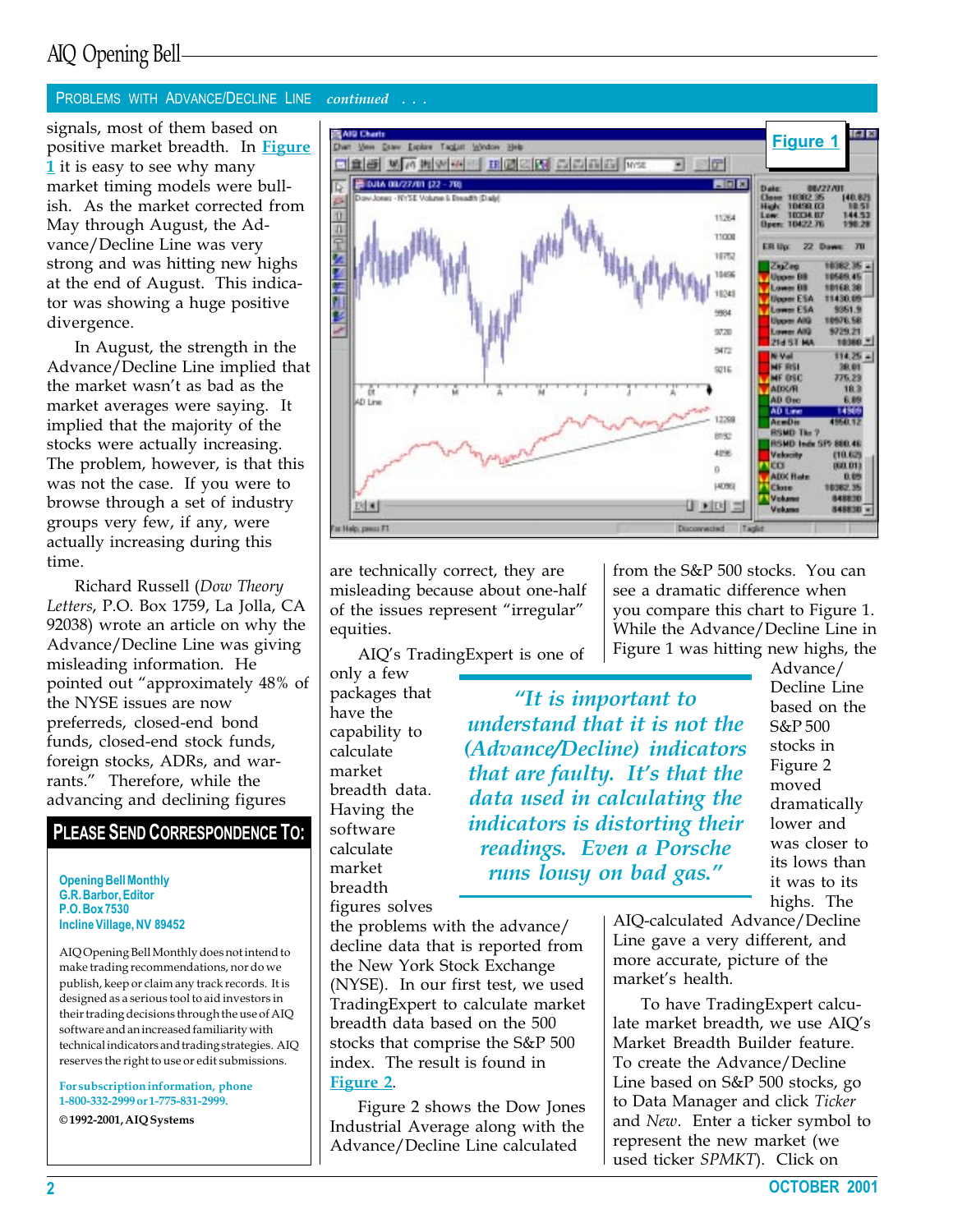#### PROBLEMS WITH ADVANCE/DECLINE LINE continued . . .

#### Market and OK.

On the New Market screen, enter a description for the market. Under Market Breadth Data Source click on Compute From All Stocks in List and select SP500. Since we chose to plot the Dow Jones Industrial Average with the Advance/Decline Line, for Price Ticker we used the INDU default ticker symbol. Click OK.

On the next screen, click Compute It Now. After completing this process, you can chart the new ticker symbol (in this example SPMKT). A more detailed outline on how to use the Breadth Builder function is found in the AIQ User Reference Manual beginning on page 49.

In our first test, we found that an Advance/Decline Line calculated on the S&P 500 stocks was very different than the Advance/ Decline Line that is widely followed. One explanation is that the well-known Standard & Poor's stocks performed much worse than the average NYSE stock.

To see if that was the case, we



created a market based on about 2000 NYSE stocks. To get the list of NYSE stocks, we first used AIO's Historical Data CD to install all NYSE stocks. There may be a few preferred issues in this database but not many. To make a List file of the NYSE stocks, we used



the following code in AIQ's Expert Design Studio:

#### Rule1 if marketcode( $) = "NY"$ .

We ran this rule on our entire database to pick every stock that trades on the NYSE in our database. Then, by clicking the Chart List icon on the Expert Design Studio toolbar, we created a List file of these stocks.

With the list completed, we then used Breadth Builder to create a market, this time using our newly created list as the Market Breadth Data Source. The Advance/Decline Line using this list of about 2000 NYSE stocks is found in Figure 3. Similar to our earlier finding, the Advance/ Decline Line does not show an advancing market during the summer months.

We have now found that an Advance/Decline Line calculated on S&P 500 stocks showed that most stocks were declining. An Advance/Decline Line based on 2000 NYSE stocks, while stronger

Advance/Decline Problems continued on page 4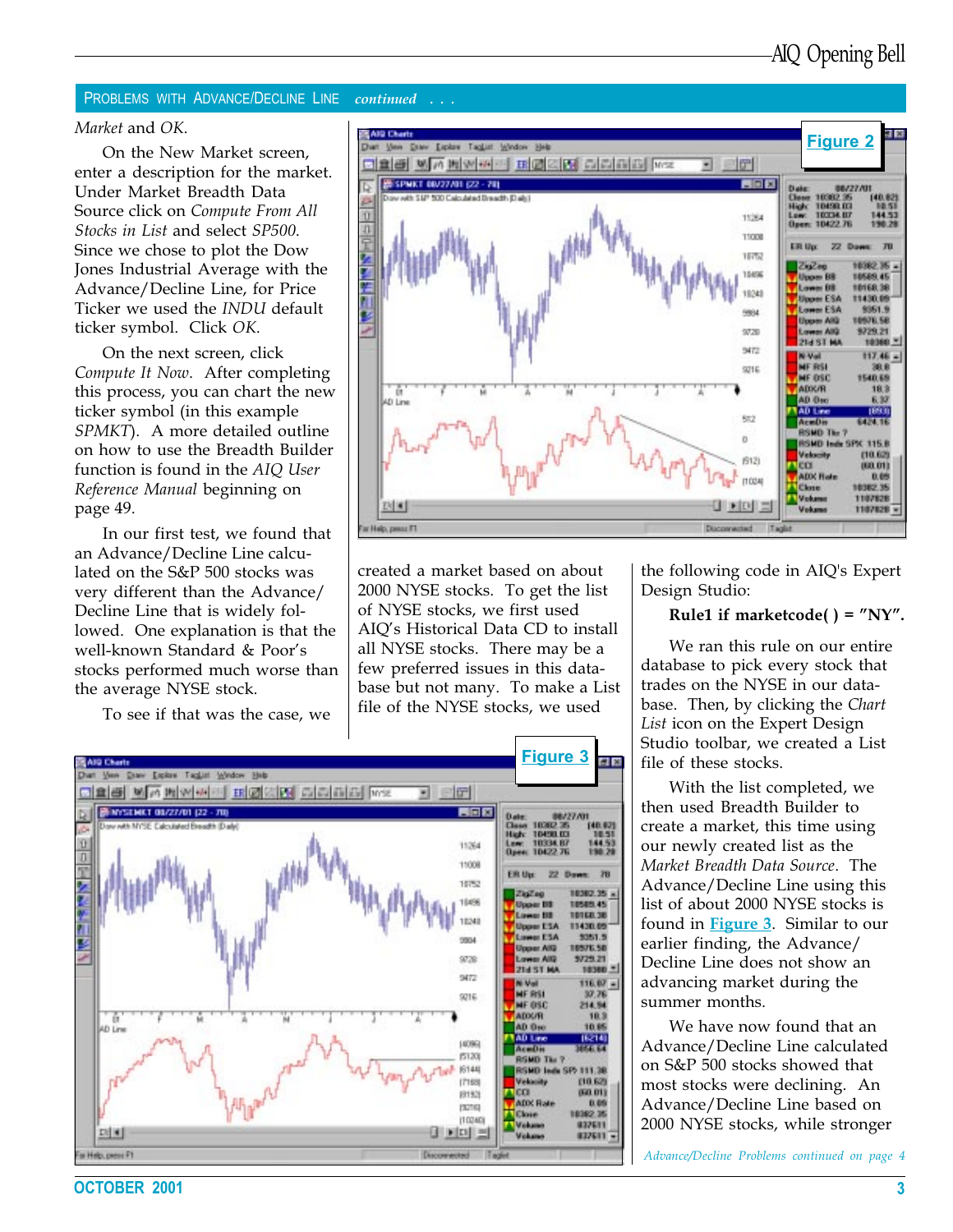## AIQ Opening Bell

#### PROBLEMS WITH ADVANCE/DECLINE LINE continued . . .

than the S&P 500 stocks, also showed most stocks were declining.

By performing these studies, we can confidently say that the advance/decline data that is provided by data vendors and published in newspapers gives a misleading picture of the market.

While disturbing, it is important to understand the problems associated with the widely used advance/decline data. Nearly every day there are technicians appearing on financial programs that are bullish on the market, citing the strength in market breadth. Their logic is sound but the data used is faulty.

Misleading market breadth data affects the Advance/Decline Line and plays a role in other indicators as well. The TRIN indicator (also know as ARMS) has been cited as being very bullish. After applying this indicator to the market breadth data we created, we see a TRIN reading that is less

bullish.

Other indicators that are affected by misleading market breadth data are the Advance/ Decline Oscillator, Advance/ Decline Indicator, Summation Index, and the New High/New Low indicator.

It is important to understand that it is not the indicators that are faulty. It's that the data used in calculating the indicators is distorting their readings. Even a Porsche runs lousy on bad gas.

Hopefully, at some point in the future the standard breadth figures that are reported will exclude the preferred and other "irregular" issues. In the meantime, we must understand and be suspicious of the indicators that use market breadth data.

This problem has always existed but this bear market seems to have exposed the issue. It seems that the high-yielding preferred issues are making the breadth figures look better than

#### STOCK DATA MAINTENANCE

#### The following table shows stock splits and other changes:

| <b>Stock</b>       | Ticker | Split | Approx. Date |
|--------------------|--------|-------|--------------|
| Protien Design Lab | PDLI.  | 2:1   | 10/10/01     |
| Redwood Empire     | REBC.  | 3:2   | 10/22/01     |

#### Trading Suspended:

American General (AGC) AmeriSource Health (AAS) Bergen Brunswig (BBC) MP3.Com Inc. (MPPP) Tosco Corp. (TOS) XTRA Corp. (XTR)

#### Name/Ticker Changes:

JetForm Corp. (FORM) to Accelio Corp. (ACLO)

what they really are.

Luckily for AIQ users, the TradingExpert software has the capability to calculate market breadth on any List. As we've seen, this can yield extremely valuable information. The Advance/Decline Lines for S&P 500 stocks or for 2000 NYSE stocks reveal a lot about the market's real health. This is information very few people have access to.

AIQ users can download the list file we used for the NYSE stocks by visiting AIQ's web page at www.aiqsystems.com. Click on Educational Products and then Opening Bell. Look at the bottom right section of the screen.  $\blacksquare$ 

David Vomund publishes VIS Alert, a weekly investment newsletter. For a sample copy of the newsletter, call (775) 831-1544 or go to www.visalert.com.

#### We'd like to hear from you

Do you have questions about using any of TradingExpert Pro's functions, indicators, reports? Are there specific subjects you would like to see covered in the Opening Bell newsletter?

Send your thoughts to:

Editor, Opening Bell P.O. Box 7530 Incline Village, NV 89452

#### Please Note

The information in this newsletter is believed to be reliable but accuracy cannot be guaranteed. Past performance does not guarantee future results.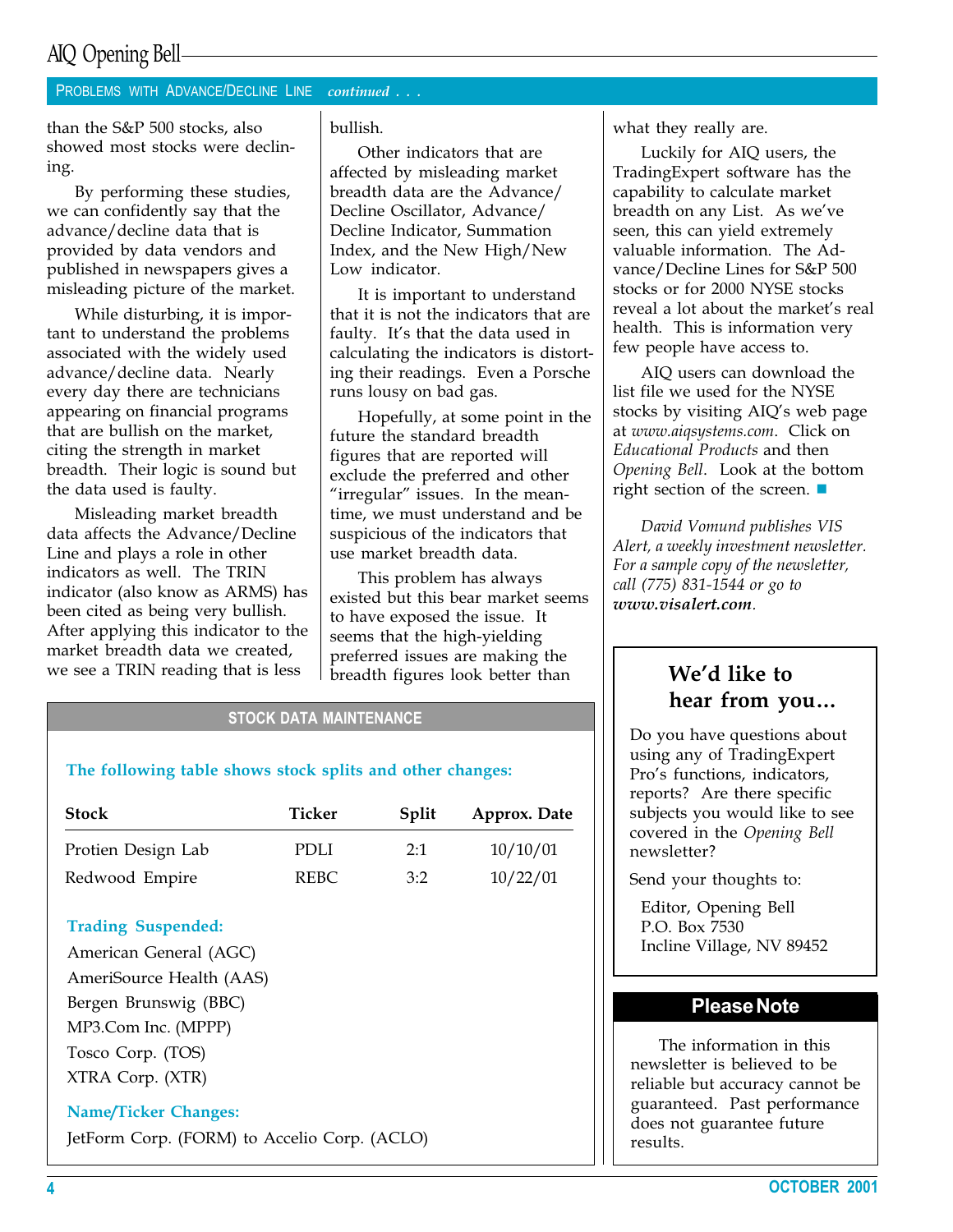#### UNKNOWN GEMS IN MYTRACK

# DISCOVER VALUABLE HIDDEN TOOLS IN MYTRACK SOFTWARE -- THEY CAN HELP YOUR TRADING

By David Vomund

**W** Trading Expert, the<br>
myTrack software and<br>
quote system is installed as well. TradingExpert, the myTrack software and To open myTrack, select the MYTRACK icon on AIO's Main Menu.

TradingExpert is a much more powerful analysis package but myTrack has outstanding features as well. The primary features are well known by many AIQ users, but there are some valuable lesserknown tools in myTrack that are extremely useful.

We have selected five of the myTrack features that AIQ users should find very informative.

#### Feature #1

#### Plot an end-of-day chart that is updated through the current price anytime during the day

During the trading day, it is often useful to see an end-of-day chart updated through the current price. In TradingExpert, you can plot real-time charts anytime during the day but if you want to update an end-ofday chart you have to perform an intraday update in Communications (Data Retrieval). That takes time.

In myTrack, you can plot an end-of-day chart that is updated through the current price anytime during the day. Go to the myTrack quote screen, highlight the ticker you want to chart, and right-click your mouse. Select the AIQ Historical Charting option and click on the number 1. A chart



updated through current prices will appear.

The myTrack charts aren't as efficient as TradingExpert charts but you do have the ability to change the number of days plotted. You can plot indictors and

Here are five lesser-known myTrack features that AIQ users should find very informative."

trendlines as well.

To choose which indicators to plot, right-click anywhere on the myTrack chart and select Indicators. Check whichever indicators you would like to use.

To draw a trendline, right-click anywhere on a chart and select Draw Attributes and Trendline

(**Figure 4**). Click and hold down the mouse where you want the trendline to start and unclick where you want the trendline to connect.

#### Feature #2

#### The myTrack program shows when a company plans to release earnings for almost every stock

When you hold a stock or are thinking of buying a

stock, it is important to know when the company plans to release its earnings. This is especially true during the first month of a new quarter because the majority of companies release their earnings during this time.

The myTrack program shows when a company plans to release

Unknown Gems in myTrack continued page 6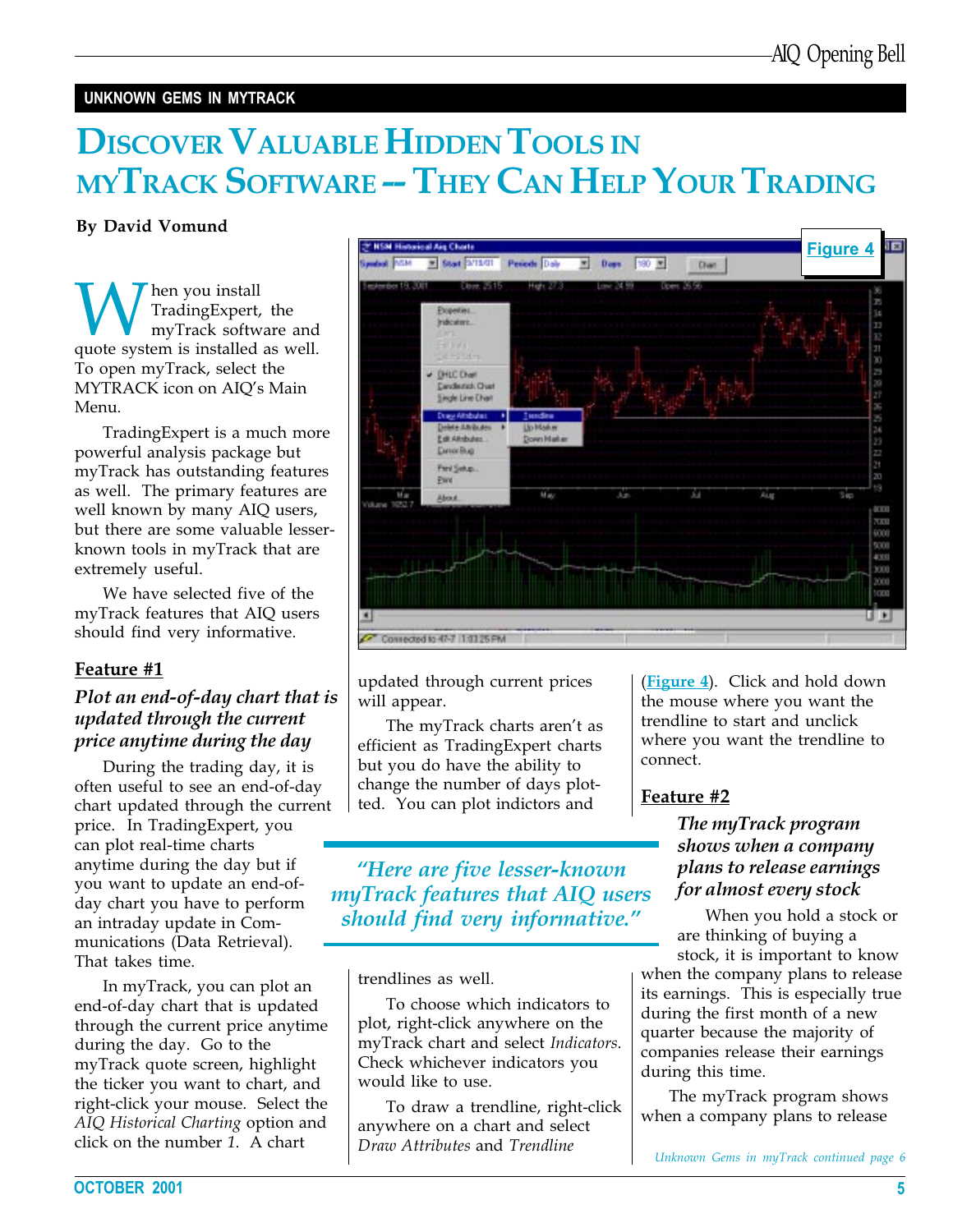# AIQ Opening Bell

#### UNKNOWN GEMS IN MYTRACK continued . . .

earnings for almost every stock. To see when a company plans to release its earnings, right-click on the appropriate ticker symbol on the myTrack quote screen.

Choose Third Party Information and then Earnings Calendar. The next screen shows the date of the scheduled earnings release (see Figure 5).

It is important to monitor this calendar in the month of October when most companies release their earnings.

#### Feature #3

#### To see how news events affect stock prices, use myTrack's quote screen to get extended hours pricing

A lot of news is released after the market closes. To see how news events affect stock prices and the issues you own, use myTrack's quote screen to get extended hours pricing.

On the myTrack quote screen, pick one of the columns and rightclick on the title that you want to change. A list of all possible

| The Edit Settings<br>Coupany State:                    | Hantal Inc.                  | Last update: |
|--------------------------------------------------------|------------------------------|--------------|
| 09/17/01<br>Last update:                               | 08/17/01                     |              |
| Scheduled Barnings Announcement Bate: October 18, 2001 |                              |              |
| Time of Pay:<br>lart Confirmations date:               | Defere Macket                |              |
| Board of Directors Resting:<br>Conference Call date:   | 05/07/99<br>10/18/81         |              |
| Last InDividend date:<br>Quarter:<br>Notward.          | 09-Sep-00<br>00 <sup>1</sup> |              |
| Buesk Split date:<br>Book Split Istin                  |                              |              |
| Data provided by Net Ramings Corp.                     |                              |              |
|                                                        |                              |              |
|                                                        |                              |              |
|                                                        |                              |              |
|                                                        |                              |              |
|                                                        |                              |              |
|                                                        |                              |              |
|                                                        |                              |              |

column choices appears.

By clicking on Last Price-Extended Hours (xLast) you'll get after hours market quotes. These quotes appear after the market closes and only for Nasdaq stocks.

|                                                       | <b>Market Guide</b>            |                                                                                                                                                                                     |                    |                    |                   | <b>Figure 6</b><br>56 R |
|-------------------------------------------------------|--------------------------------|-------------------------------------------------------------------------------------------------------------------------------------------------------------------------------------|--------------------|--------------------|-------------------|-------------------------|
| The Edit Settings                                     |                                |                                                                                                                                                                                     |                    |                    |                   |                         |
|                                                       | Siebel Systems, Inc.           | Ticker: ISEL                                                                                                                                                                        |                    |                    | Page 1 of 10      | Ξ                       |
|                                                       | Complete Pinancials: June 2001 |                                                                                                                                                                                     |                    | Eschange RA2D      |                   |                         |
|                                                       |                                |                                                                                                                                                                                     |                    | FT EED DEC         |                   |                         |
|                                                       | CESTE BATA (OR/18/BI)          | FEE FRADE DATA                                                                                                                                                                      |                    |                    | <b>BATTOE</b>     |                         |
| <b>SYLON</b>                                          | 19.55<br>٠                     | 826 (TTM)                                                                                                                                                                           | 0.55               | D/B (TTM)          | 35.67             |                         |
| <b>IS2M High #</b>                                    | 119.00                         | Jun. Rane                                                                                                                                                                           | 0.00               | Tield              | 0.00 <sub>h</sub> |                         |
| E2W Low #                                             | 10.61                          | Book Value                                                                                                                                                                          | 0.53               | Pt ice/Book        | 5.55              |                         |
| Share Out:<br><b>SIGNS</b>                            | 460.25 MIL                     | Carta                                                                                                                                                                               | 9.26               | ROW (TTM)          | 24.06 %           |                         |
|                                                       | 226.10 MLL                     | Rev (TTM)                                                                                                                                                                           | 4.01               | <b>SOA (TTR)</b>   | $14.27$ \$        |                         |
| Bon. Vol.                                             | S18.54 Mil                     |                                                                                                                                                                                     |                    | Curr. Batte        | 3.30              |                         |
| <b>Bishis</b>                                         | 2.38                           | BRIEF: Siebel Systems, Inc is a provider of aBusiness                                                                                                                               |                    | LT Die / Behr      | 0.19              |                         |
|                                                       |                                | networks. For the 6 nos. ended 6/20/01, revenues rose 194-<br>to 21.148. Het income applicable to Common totaled 2112.18                                                            |                    |                    |                   |                         |
|                                                       |                                | ws, a less of \$23.88. Desults reflect the addition of new<br>custinary, expansion of deployments and higher margins.<br>Copyright (c) 2001, Market Ouide Eas., All rights reserved |                    |                    | (Seduce 5)        |                         |
|                                                       | Eichel Systems, Inc.           | <b>COLUMN TIME TO AN ALL ST</b>                                                                                                                                                     |                    |                    | Fage 2 of 10      |                         |
|                                                       |                                | HISTODICAL QUARTEDLY BESULTS (Thousands of U.S. Dollars)                                                                                                                            |                    |                    |                   |                         |
|                                                       |                                | 1558                                                                                                                                                                                | 1999               | 2008               | 2001              |                         |
|                                                       | <b>BAR</b><br><b>JUM</b>       | 70.597                                                                                                                                                                              | 145,204            | 019,691            | 560.741           |                         |
|                                                       | 1851                           | 90,068<br>109,322                                                                                                                                                                   | 100,014            | 097.544            | 549,742           |                         |
| ORVERTE<br>list Our<br>Ind Our<br>live our<br>Ath Our | DEC.                           | 128,039                                                                                                                                                                             | 212,238<br>275,313 | 496,515<br>881,634 |                   |                         |
|                                                       |                                | (U.S. Dollars per share)                                                                                                                                                            |                    |                    |                   |                         |
|                                                       | RAD.                           | 0.025                                                                                                                                                                               | 0.038              | $-0.100$           | 0,188             |                         |
|                                                       | <b>JUM</b>                     | 0.988                                                                                                                                                                               | $-0.028$           | 0.048              | 0.150             |                         |
|                                                       | 582                            | 0.035                                                                                                                                                                               | 0.058              | 0.138              |                   |                         |
|                                                       | 140                            | 0.058                                                                                                                                                                               | 0.968              | 0.150              |                   |                         |
| 深定区<br>lat Our<br>2nd Our<br>Ded Ove<br>Ath Otr       |                                | FF'98-'99 are restated, FF'33 Q's are being restated for the                                                                                                                        |                    |                    |                   |                         |
|                                                       |                                | positogs with Onlink Technologies and Janua Systems.<br>Ff'99-'00 Summ. G's cuflum rastatement.                                                                                     |                    |                    |                   |                         |

#### Feature #4

#### Find out what type of business a company is involved in or see its financial information

If you ever want to see what type of business a company is involved in or see its financial information, myTrack's Market Guide feature will be useful.

Go to myTrack's quote screen and right-click on the specific ticker. Select Third Party Information and then Market Guide. The following screen lists the stock's name and ticker symbol along with a paragraph describing its business (Figure 6).

#### Feature #5

#### Obtain useful mutual fund information for specific mutual funds

Thanks to an easy link to Morningstar, useful mutual fund information can be obtained for specific mutual funds. On myTrack's quote screen, right-click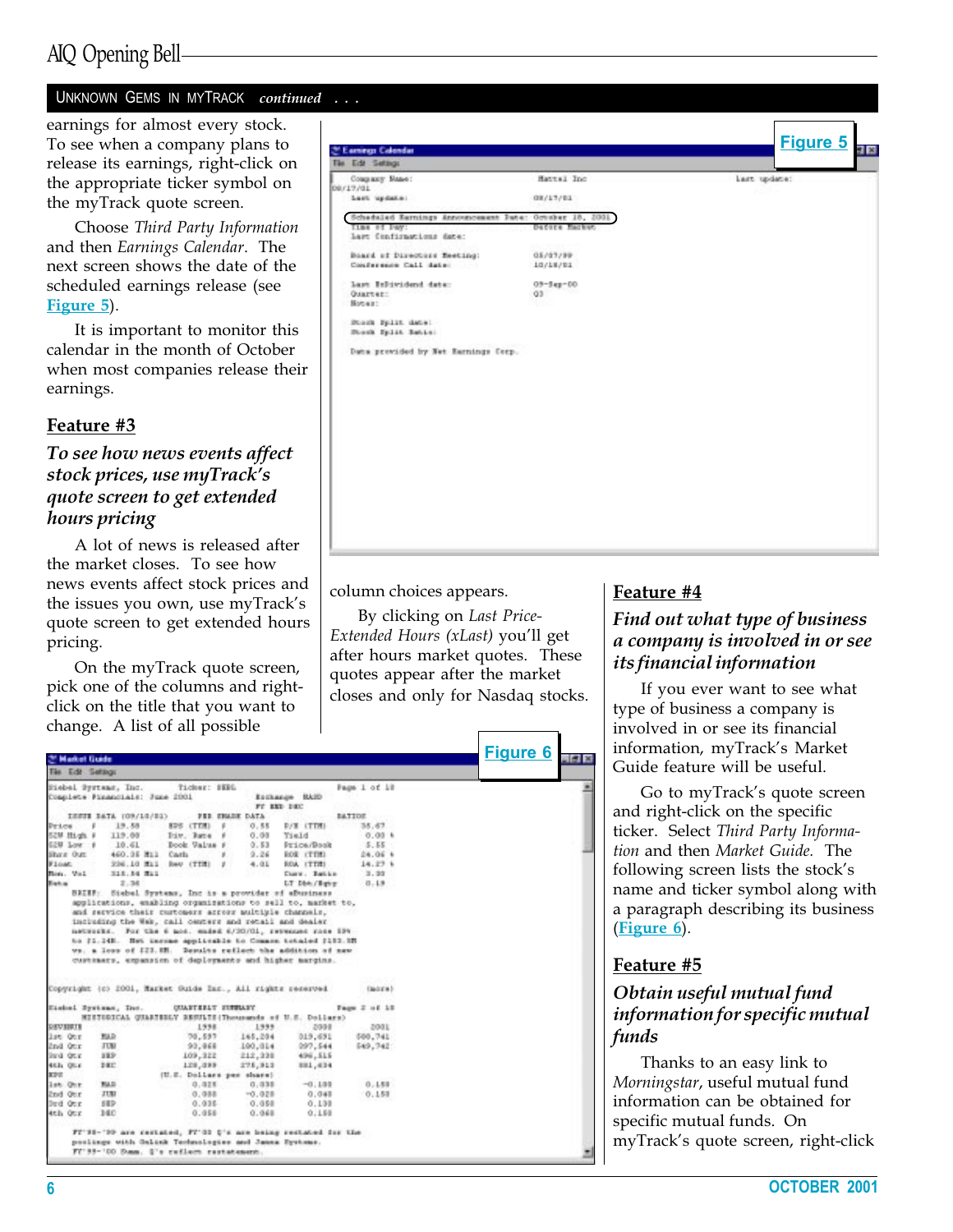#### UNKNOWN GEMS continued . . .

on a mutual fund ticker symbol. Select Third Party Information and then Morningstar.

A very informative Morningstar page will appear with information specific to that fund.

#### Many Other Useful Features in myTrack Software

If you don't have the myTrack software on your system you can download it for free at www.mytrack.com. This software package has many useful features in addition to those listed in this article.

Some AIQ users will find the calculated Implied Price column very useful. Others will value the information under Market Pulse.

Try experimenting with the software and discover the hidden gems that can help your trading.  $\blacksquare$ 

#### S&P 500 Changes

#### Changes to the S&P 500 Index and Industry Groups:

XL Capital (XL) replaces Wachovia Corp. (WB). XL is added to the Property & Casualty Insurance (INSURAPC) group.

International Game Technology (IGT) replaces Broadvision (BVSN). IGT is added to the Casino & Gaming (GAMINGL) group.

Immunex Corp. (IMNX) replaces Tosco Corp. (TOS). IMNX is added to the Biotechnology (BIOTECHN) group.

Amerisource Bergen Corp. (ABC) replaces ONEOK Inc. (OKE). ABC is added to the Health Care Distributors & Services (HEALTHSS) group.

#### MARKET REVIEW

The tragic events of September 11 not only undermined Americans' sense of security, they helped push the markets dramatically lower. In all of the 2000-01 bear market, the third quarter and the month of September was the weakest.

In September alone, the Dow fell 11.1%, the S&P 500 fell 8.2%, and the Nasdaq fell 17.0%. The Dow finally fell into bear territory, falling more than 24% from its high while the Nasdaq was 70% off its high.

Unlike previous selloffs where the damage was limited to the Nasdaq, the September selloff was broad-based. Only one industry group, Gold, rose during the month and its gain was only 2%. All other groups lost money with the biggest damage confined to the technology groups. Electronics, Software, Computers, and Networking all lost about 25%. The Airlines group also lost about 25% in September.

For the third quarter, Medical Delivery, Food, and Gold rose about 2%. Once again, technology groups were the biggest losers with Networking and Software groups falling 40%.

Two market timing signals were registered in September. A 99 buy signal was registered on September 5 and a 96 buy signal was registered on September 25. The September 5 buy signal was never confirmed by an increasing Phase indicator but the September 25 signal was confirmed two days later when the phase increased in value.

500 is downtrending with the In Figure 7 we see how devastating the month of September was. The weekly chart of the S&P market falling below the lower AIQ band with each strong selloff. The 28-week moving average acts as resistance.

In an Opening Bell interview several years ago, John Bollinger said that many market lows form when the first leg down falls below the lower trading band but a second leg down remains above the lower trading band. That is something to look for in today's market.  $\blacksquare$